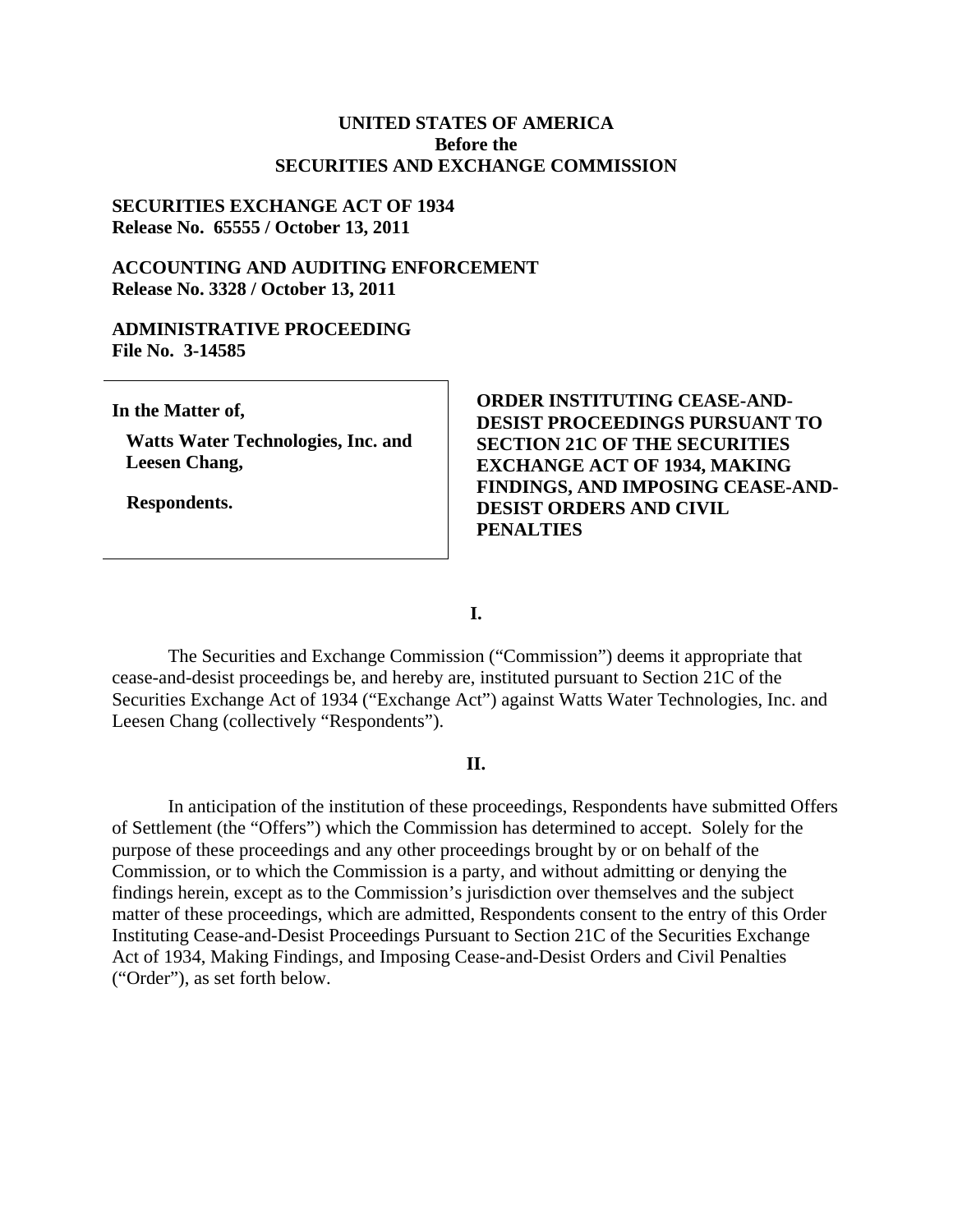### **III.**

On the basis of this Order and Respondents' Offers, the Commission finds<sup>[1](#page-1-0)</sup> that:

#### **Summary**

1. This matter concerns violations of the books and records and internal controls provisions of the Foreign Corrupt Practices Act ("FCPA") by Watts Water Technologies, Inc ("Watts") and Leesen Chang ("Chang"). The violations took place at Watts Valve Changsha Co., Ltd., ("CWV") a wholly-owned Chinese subsidiary that Watts established in November 2005 to purchase the assets and businesses of Changsha Valve Works ("Changsha Valve"). CWV acquired Changsha Valve in April 2006 and Watts sold CWV in January 2010. CWV produced and supplied large valve products for infrastructure projects in China. Infrastructure projects in China are mostly developed, constructed, and owned by state-owned entities ("Project SOEs"). Project SOEs routinely retain state-owned design institutes to assist in the design and construction of their projects. Employees of CWV made improper payments to employees of certain design institutes. The purpose and effect of those payments was to influence the design institutes to recommend CWV valve products to Project SOEs and to create design specifications that favored CWV valve products. CWV's improper payments generated profits for Watts of more than \$2.7 million.

2. The payments were disguised as sales commissions in CWV's books and records, thereby causing Watts' books and records to be inaccurate. Watts failed to devise and maintain a system of internal accounting controls sufficient to prevent and detect the payments.

3. Respondent Chang, a U.S. citizen and the former interim general manager of CWV and vice president of sales for Watts' management subsidiary in China, approved many of the payments to the design institutes and knew or should have known that the payments were improperly recorded on Watts' books as commissions.

### **Respondents**

4. **Watts Water Technologies, Inc.** is a Delaware corporation with its headquarters in North Andover, Massachusetts. Watts designs, manufactures, and sells water valves and related products through its wholly-owned subsidiary Watts Regulator Co., and maintains operations in North America, Europe, and China. Watts manages its Chinese subsidiaries through Watts (Shanghai) Management Co., Ltd. ("Watts China") headquartered in Shanghai. Watts' common stock is registered with the Commission pursuant to Section 12(b) of the Exchange Act and is listed on the New York Stock Exchange.

<span id="page-1-0"></span><sup>&</sup>lt;sup>1</sup> The findings herein are made pursuant to the Respondent's Offers and are not binding on any other person or entity in this or any other proceeding.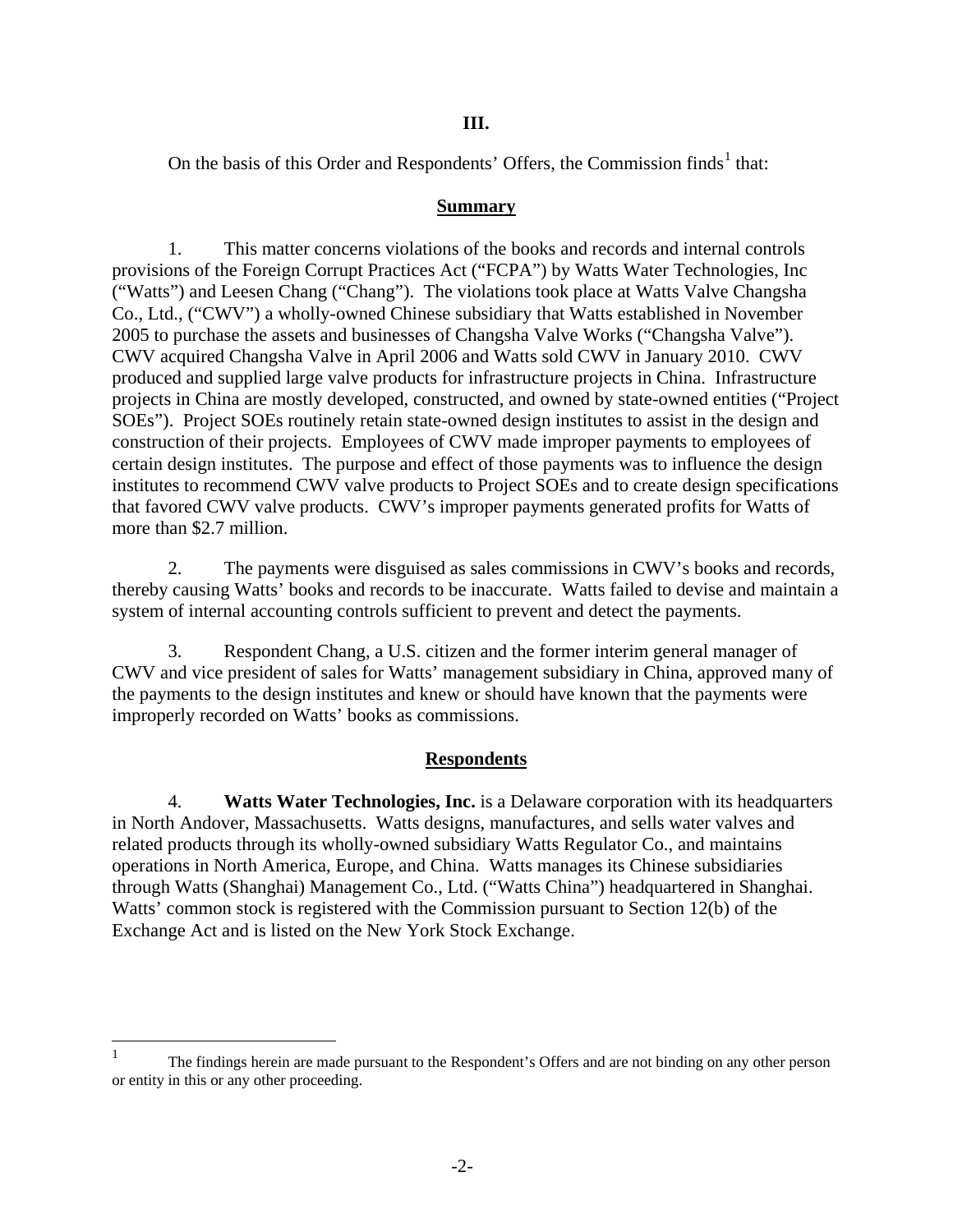5. **Leesen Chang**, age 51, is a U.S. citizen and was the vice president of sales at Watts China between November 2008 and June 2009. Chang also served as interim general manager of CWV from April to November 2008. Chang maintains a residence in Los Angeles, California but lives most of the year in China where he is currently employed.

## **Other Relevant Entities**

6. **Watts Valve (Changsha) Co., Ltd.** (or as defined above, "CWV") was a wholly foreign owned enterprise limited liability company ("WFOE")<sup>[2](#page-2-0)</sup> established by Watts in China for the purpose of purchasing Changsha Valve. CWV purchased Changsha Valve in April 2006 and operated as a valve manufacturing subsidiary of Watts until January 2010 when Watts sold the business to a privately-held Hong Kong company. Watts consolidated CWV's books and records into its financial statements and CWV's revenues accounted for approximately 1% of Watts' gross revenues.

7. **Watts (Shanghai) Management Co., Ltd.** ( or as defined above "Watts China"), is a Watts' WFOE headquartered in Shanghai that manages the operations of Watts' manufacturing subsidiaries located in China, including CWV during the period of Watts' ownership. Watts China is solely a management subsidiary and had no ownership interest in CWV.

# **Facts**

# **A. CWV's Acquisition of Changsha Valve**

8. CWV completed its acquisition of Changsha Valve in April 2006. Although Watts had significant operations in China prior to CWV's purchase of Changsha Valve, CWV was Watts' first experience with a Chinese subsidiary that conducted business predominantly with SOEs. Watts' other Chinese subsidiaries are primarily engaged in the manufacture of products destined for sale or distribution to non-governmental entities in China, the U.S. and Europe.

9. Watts failed to implement adequate internal controls to address the potential FCPA problems posed by its ownership of CWV – a subsidiary that sold its products almost exclusively to SOEs. In addition, although Watts implemented an FCPA policy in October 2006, Watts failed to conduct adequate FCPA training for its employees in China until July 2009.

<span id="page-2-0"></span><sup>&</sup>lt;sup>2</sup> The WFOE corporate structure under Chinese law permits foreign investors to establish and operate business enterprises in China that are capitalized exclusively with foreign funds. In addition, foreign investors who establish a WFOE in China can exercise control over the management and day-to-day operations of their WFOE.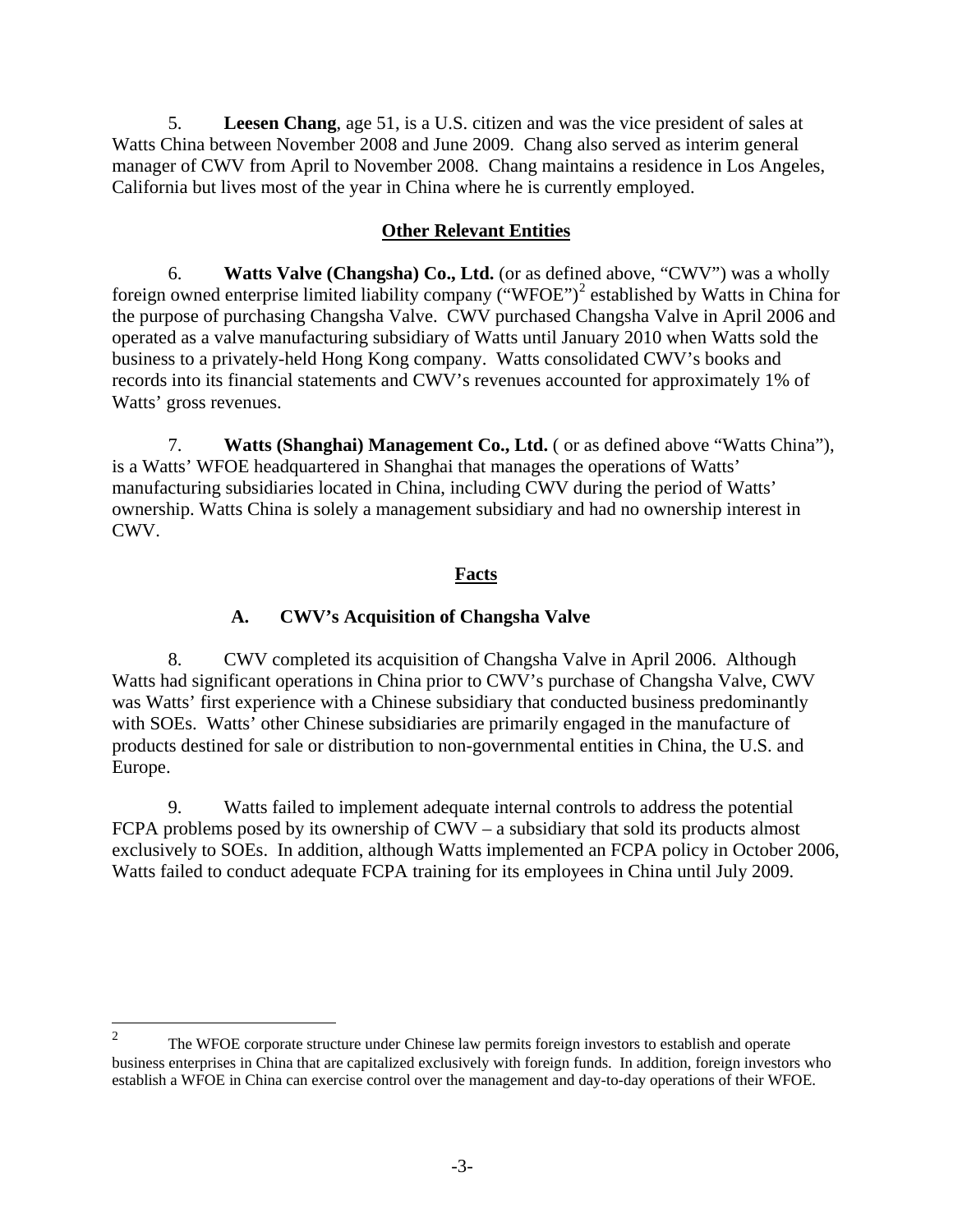### **B. CWV Made Improper Payments to Design Institutes**

10. During the period of Watts' ownership, CWV sales personnel made payments to employees of certain design institutes to influence the design institutes to recommend CWV products to Project SOEs and to include specifications in their design proposals that would increase the likelihood that Project SOEs would select CWV products.

11. The improper payments were facilitated by a sales incentive policy created by Changsha Valve prior to its acquisition by CWV, and adopted by CWV in December 2006 (the "CWV Sales Policy"). The CWV Sales Policy provided, among other things, that all salesrelated expenses, including travel, meals, entertainment, and payment of "consulting fees" to design institutes, would be borne by the CWV sales employees out of their commissions, which were equal to 7% to 7.5% of the contract price, depending on the size of the contract. The CWV Sales Policy further provided that sales personnel at CWV could utilize their commissions to make payments to design institutes of up to 3% of the total contract amount. As a result, the payments to design institutes were improperly recorded in Watts' books and records as sales commissions. The CWV Sales Policy was never translated into English or submitted to Watts' management in the U.S.

## **C. Chang's Role in the Violations**

12. As vice president of sales at Watts China and interim general manager of CWV, Chang was among those responsible for maintaining and enforcing Watts' policies and procedures, including the company's general prohibition against improper payments to SOEs. Nonetheless, Chang approved commission payments to CWV sales personnel that he knew included payments to design institutes. In fact, Chang signed commission payment approval requests that explicitly itemized payments of 3% to design institutes. Chang also knew that Watts' management in the U.S. was unaware of the CWV Sales Policy that facilitated the improper payments and he resisted at least one attempt by several of his colleagues at Watts China to have the policy translated and submitted to Watts' senior management for approval. In an email discussing this issue, Chang stated that "China sale policy should stay in control within China regional operation" because involving Watts' management in the U.S. might cause CWV to "lose many flexibility [sic] on working with sale, sale agent and end buyer." Accordingly, Chang knew or should have known that, pursuant to the CWV Sales Policy, payments to design institutes were recorded in Watts' books and records as sales commissions. In addition, Chang's resistance to efforts to have the Sales Policy translated and submitted to Watts' management in the U.S. was a cause of Watts' internal control violations, since it prevented the parent company from discovering the improper payments.

## **D. Discovery, Internal Investigation and Self Reporting**

13. In March 2009, Watts' General Counsel learned of a Commission enforcement action against another company that involved unlawful payments to employees of Chinese design institutes. Because Watts' senior management in the U.S. knew that CWV's customers included Project SOEs, Watts implemented anti-corruption and FCPA training for its Chinese subsidiaries. This training took place starting in the Spring of 2009. In July 2009, following FCPA training sessions for certain management of Watts China, Watts China's in-house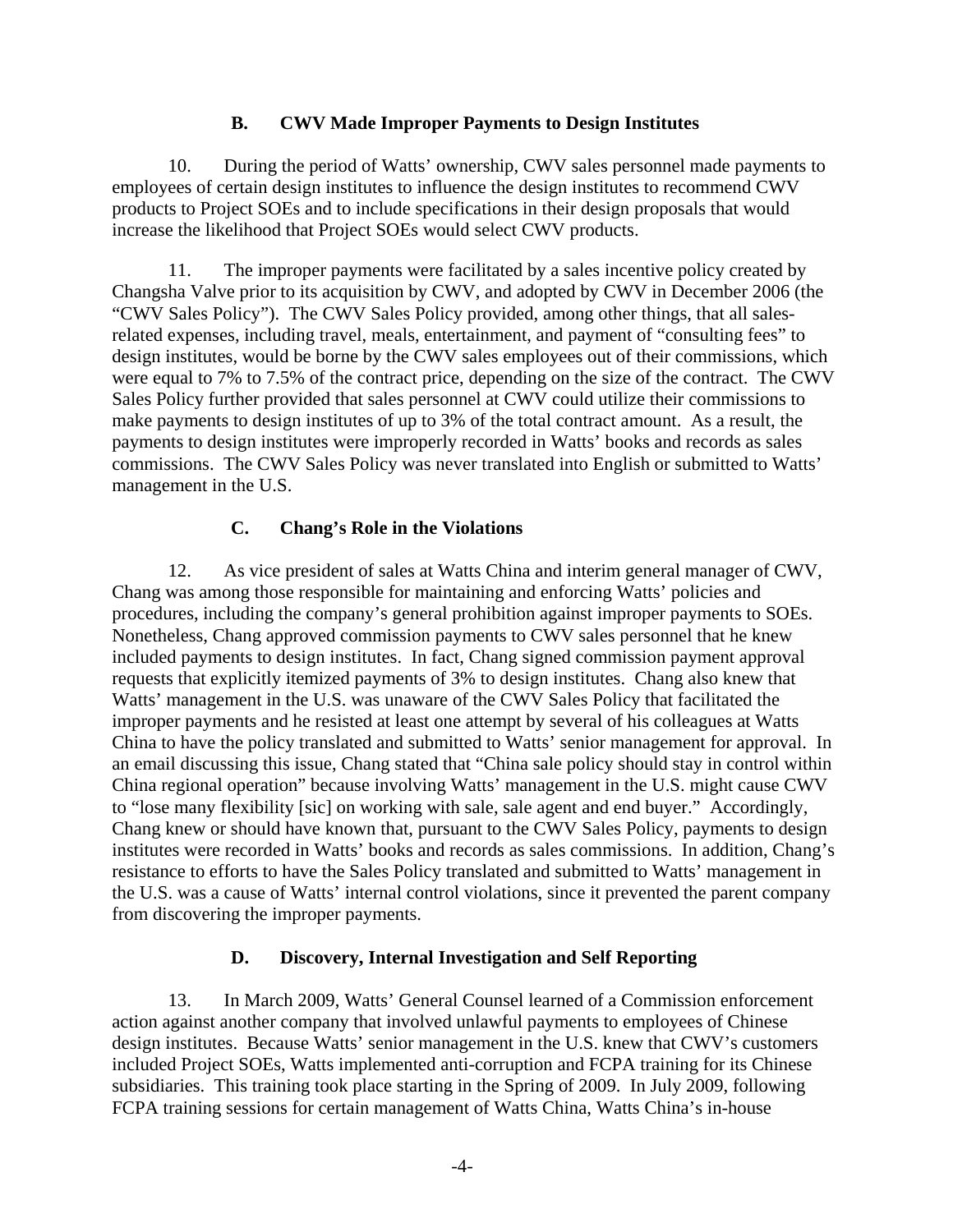corporate counsel became aware of potential FCPA violations at CWV through conversations with CWV sales personnel who were participating in the training. Shortly thereafter, the inhouse lawyer notified Watts' management in the U.S. of the potential violations.

14. On July 21, 2009, Watts retained outside counsel to conduct an internal investigation of CWV's sales practices. Watts' outside counsel subsequently retained forensic accountants to assist with the investigation.

15. On August 6, 2009, Watts self-reported its internal investigation to the staff. As the internal investigation progressed, Watts shared the results of the investigation with its outside auditors and the staff through periodic reports, and undertook the remedial measures described below.

# **E. Watts' Remedial Measures**

16. Since July 2009 when the conduct was discovered, Watts has taken the following remedial steps. At the start of its internal investigation, Watts directed all of its sales and finance employees at CWV and Watts China to stop all payments of any kind to SOEs. While the internal investigation was ongoing, Watts eliminated commission-based compensation at CWV to ensure that no further improper payments were made by CWV sales personnel and disclosed the internal investigation in its August 7, 2009 Form 10-Q. In addition, Watts retained additional outside counsel to draft and implement enhanced anti-corruption policies and procedures, including an enhanced Anti-Bribery Policy, a Business Courtesy Policy designed to ensure that any payments made to customers comply with the FCPA, an enhanced Travel and Entertainment Expense Reimbursement Policy for its Chinese subsidiaries, and enhanced intermediary due diligence procedures.

17. In conjunction with its internal investigation, Watts conducted a worldwide anticorruption audit. As part of its anti-corruption audit, Watts conducted additional FCPA and anticorruption training for Watts China and the company's locations in Europe, conducted a risk assessment and anti-corruption compliance review of Watts' international operations in Europe, China, and any U.S. location with international sales, and conducted anti-corruption testing at seven international Watts sites, including each of the manufacturing and sales locations in China. In an effort to ensure FCPA compliance and training going forward, Watts contracted with an online global training organization to provide regular anti-corruption training and hired a Director of Legal Compliance, a new position that reports to Watts' General Counsel regarding issues under the Code of Conduct and Anti-Bribery Policy.

# **Legal Standards and Violations**

## **A. Standard for the Issuance of a Cease-and Desist Order**

18. Under Section 21C(a) of the Exchange Act, the Commission may impose a ceaseand-desist order upon any person who is violating, has violated, or is about to violate any provision of the Exchange Act or any rule or regulation thereunder, and upon any other person that is, was, or would be a cause of the violation, due to an act or omission the person knew or should have known would contribute to such violation.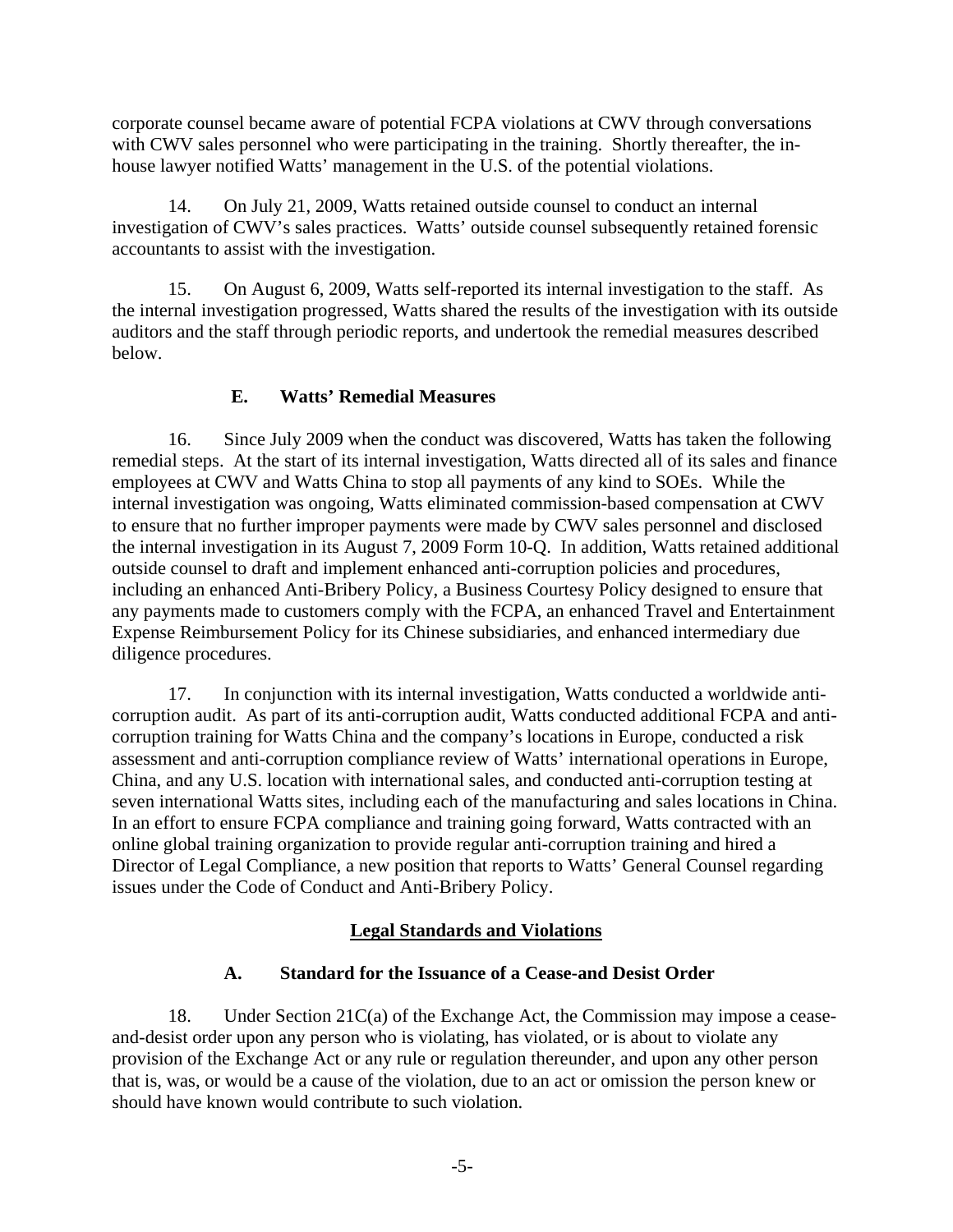# **B. The Requirements of Sections 13(b)(2)(A) and 13(b)(2)(B) of the Exchange Act and Rule 13b2-1 thereunder**

19. The FCPA, enacted in 1977, added Section 13(b)(2)(A) to the Exchange Act to require public companies to make and keep books, records, and accounts, which, in reasonable detail, accurately and fairly reflect the transactions and dispositions of the assets of the issuer. 15 U.S.C. § 78m(b)(2)(A).

20. The FCPA also added Section 13(b)(2)(B) to the Exchange Act to require public companies to, among other things, devise and maintain a system of internal accounting controls sufficient to provide reasonable assurances that transactions: (i) are executed in accordance with management's general or specific authorization; and (ii) are recorded as necessary to permit preparation of financial statements in conformity with generally accepted accounting principles ("GAAP") or any other criteria applicable to such statements, and to maintain accountability for assets. 15 U.S.C. § 78m(b)(2)(B).

21. Rule 13b2-1 prohibits a person from, directly or indirectly, falsifying or causing to be falsified any book, record, or account subject to Section 13(b)(2)(A) of the Exchange Act. 17 CFR § 240.13b2-1.

# **C. Watts Violated Sections 13(b)(2)(A) and 13(b)(2)(B)**

22. Watts' subsidiary, CWV, made improper payments to design institutes. The payments were improperly recorded in CWV's books and records as sales commissions. CWV's books and records were consolidated into Watts' books and records. Accordingly, as a result of the misconduct of its subsidiary, Watts failed to make and keep books, records, and accounts which, in reasonable detail, accurately and fairly reflect its transactions and the disposition of its assets as required by Section 13(b)(2)(A) of the Exchange Act.

23. As evidenced by the extent and duration of the improper payments and the fact that Watts management was unaware of the CWV Sales Policy that facilitated the improper payments, Watts failed to devise and maintain a system of internal accounting controls sufficient to provide reasonable assurances that it maintained accountability for its assets, and that its transactions were executed in accordance with management's authorization and recorded as necessary to permit the preparation of financial statements in conformity with GAAP. Watts also failed to implement an FCPA compliance and training program commensurate with the extent of its international operations and its ownership of CWV, a subsidiary that sold its products almost exclusively to SOEs. Accordingly, Watts violated Section 13(b)(2)(B) of the Exchange Act.

# **D. Chang Violated Rule 13b2-1 and Was a Cause of Watts' Violations of Sections 13(b)(2)(A) and 13(b)(2)(B)**

24. Chang knew that CWV sales personnel made payments to design institutes out of their sales commissions pursuant to the CWV Sales Policy and he signed commission payment approval requests that explicitly itemized payments of 3% to design institutes. Under these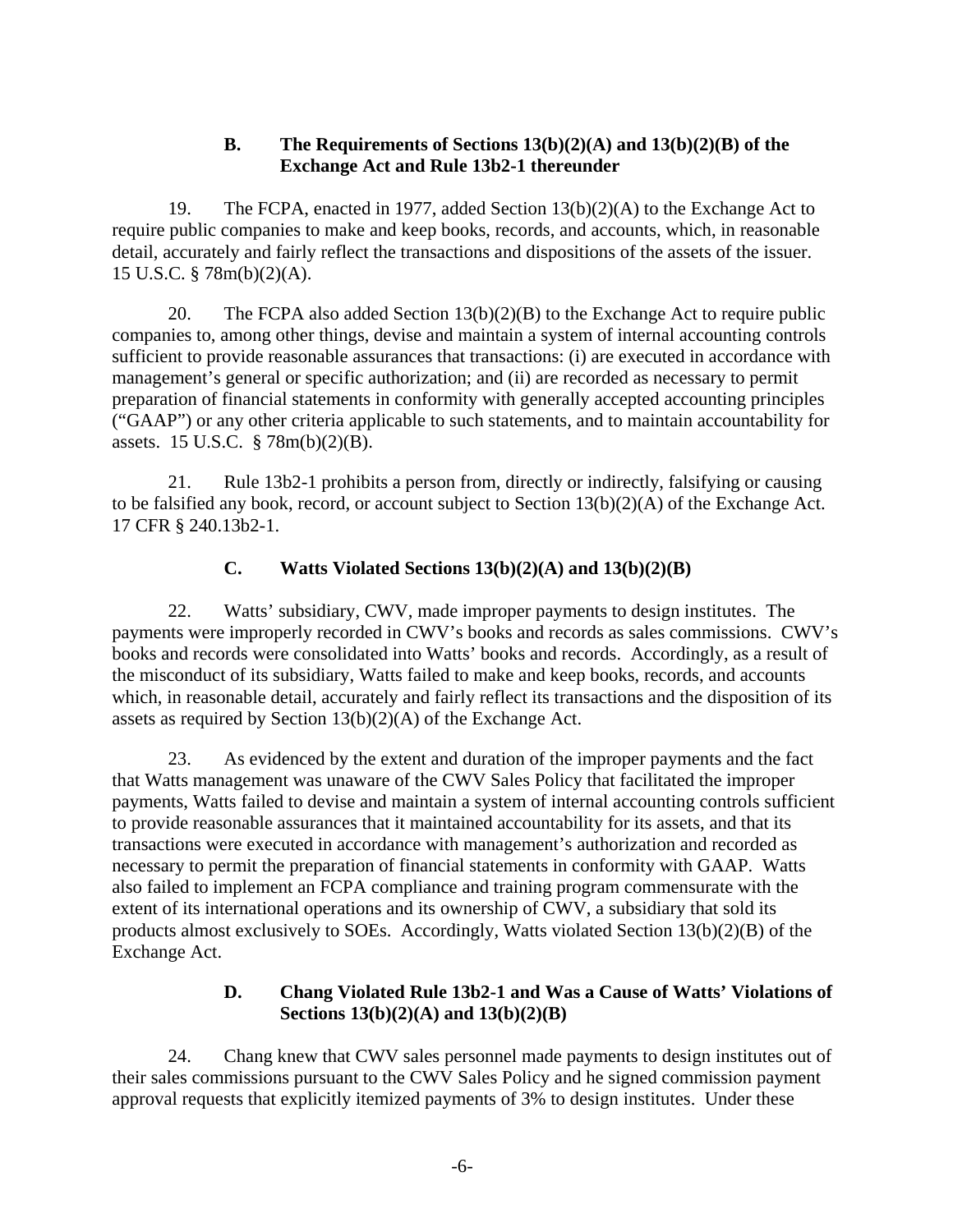circumstances, Chang knew or should have known that the sales commission payments he approved contained payments to design institutes that were improperly recorded in Watts' books and records as sales commissions. Accordingly, Chang was a cause of Watts' failure to make and keep books, records, and accounts which, in reasonable detail, accurately and fairly reflect the transactions and dispositions of the assets of the company as required by Section  $13(b)(2)(A)$ of the Exchange Act. By this same conduct, Chang was a cause of Watts' failure to maintain accurate books and records and thereby violated Exchange Act Rule 13b2-1.

25. As described more fully above, Chang knew that Watts' senior management was unaware of the CWV Sales Policy that facilitated the falsifications of its books and records and he resisted attempts by his colleagues at Watts China to have the CWV Sales Policy translated and submitted to Watts' senior management for approval. By these actions and others described herein, Chang was a cause of Watts' failure to devise and maintain a sufficient system of internal accounting controls as required by Section 13(b)(2)(B) of the Exchange Act.

### **Commission Consideration of Watts' Remedial Efforts and Cooperation**

26. In determining to accept Watts' Offer of Settlement, the Commission considered remedial acts promptly undertaken by Watts and the cooperation afforded the staff.

### **IV.**

In view of the foregoing, the Commission deems it appropriate to impose the sanctions agreed to in Respondents Offers of Settlement.

Accordingly, it is hereby ORDERED that:

- A. Pursuant to Section 21C of the Exchange Act:
	- 1. Respondents Watts and Chang cease and desist from committing or causing any violations and any future violations of Sections 13(b)(2)(A) and 13(b)(2)(B) of the Exchange Act;
	- 2. Respondent Chang cease and desist from committing or causing any violations and any future violations of Exchange Act Rule 13b2-1.
- B. Within fourteen days of the entry of this Order:
	- 1. Respondent Watts shall pay to the United States Treasury disgorgement of \$2,755,815, prejudgment interest of \$820,791 and a civil money penalty of \$200,000; and
	- 2. Respondent Chang shall pay to the United States Treasury a civil money penalty of \$25,000.